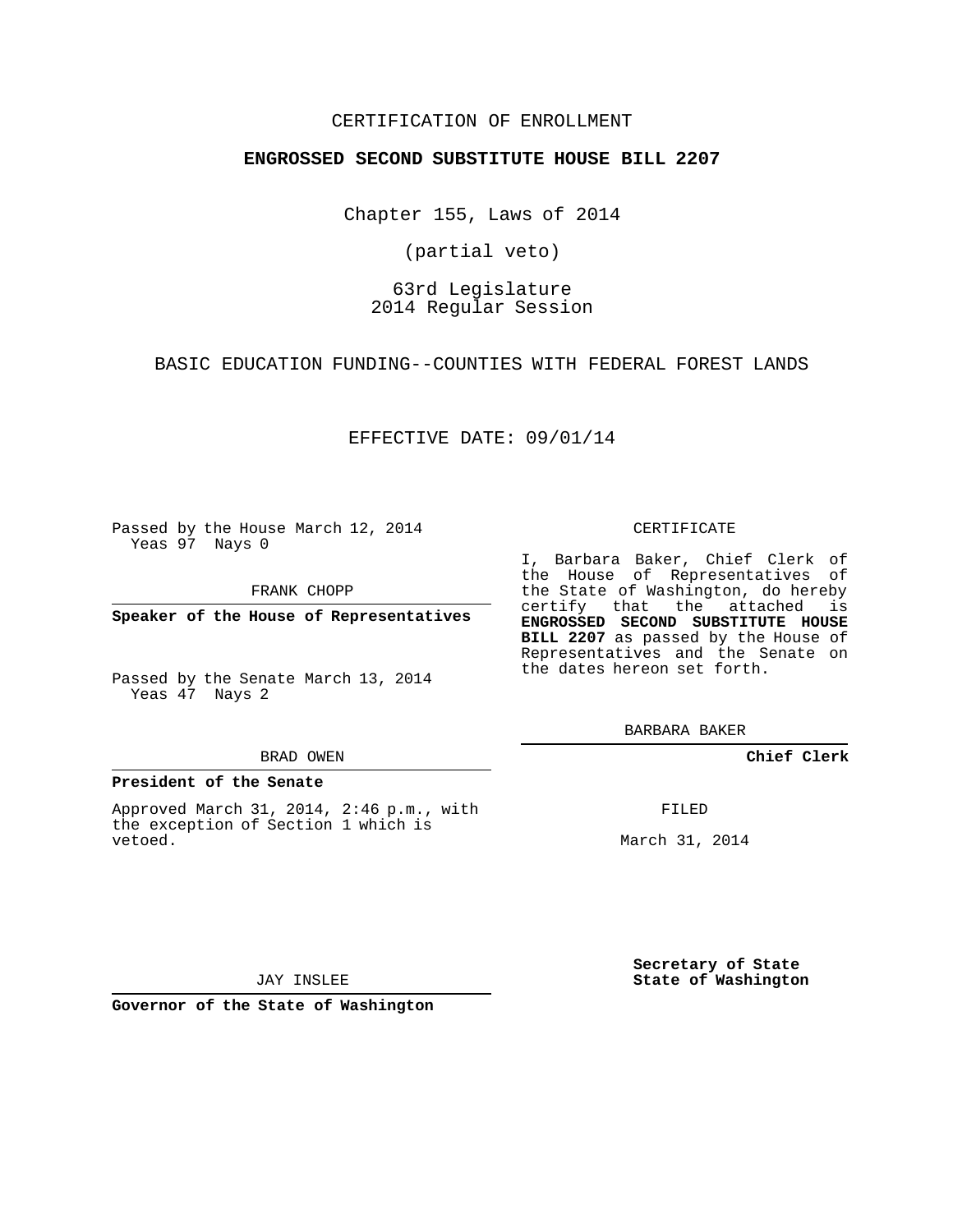# **ENGROSSED SECOND SUBSTITUTE HOUSE BILL 2207** \_\_\_\_\_\_\_\_\_\_\_\_\_\_\_\_\_\_\_\_\_\_\_\_\_\_\_\_\_\_\_\_\_\_\_\_\_\_\_\_\_\_\_\_\_

\_\_\_\_\_\_\_\_\_\_\_\_\_\_\_\_\_\_\_\_\_\_\_\_\_\_\_\_\_\_\_\_\_\_\_\_\_\_\_\_\_\_\_\_\_

Passed Legislature - 2014 Regular Session

# **State of Washington 63rd Legislature 2014 Regular Session**

**By** House Appropriations (originally sponsored by Representatives Haigh, Orcutt, Haler, Tharinger, Blake, Short, Van De Wege, Fagan, Magendanz, and Buys)

READ FIRST TIME 03/03/14.

 AN ACT Relating to eliminating the reduction in state basic education funding that occurs in counties with federal forest lands; amending RCW 28A.150.250 and 28A.520.020; and providing an effective date.

BE IT ENACTED BY THE LEGISLATURE OF THE STATE OF WASHINGTON:

 *\*Sec. 1. RCW 28A.150.250 and 2009 c 548 s 105 are each amended to read as follows:*

 *(1) From those funds made available by the legislature for the current use of the common schools, the superintendent of public instruction shall distribute annually as provided in RCW 28A.510.250 to each school district of the state operating a basic education instructional program approved by the state board of education an amount based on the formulas provided in RCW 28A.150.260, 28A.150.390, and 28A.150.392 which, when combined with an appropriate portion of such locally available revenues, other than receipts from federal forest revenues distributed to school districts pursuant to RCW 28A.520.010 and 28A.520.020, as the superintendent of public instruction may deem appropriate for consideration in computing state equalization support, excluding excess property tax levies, will*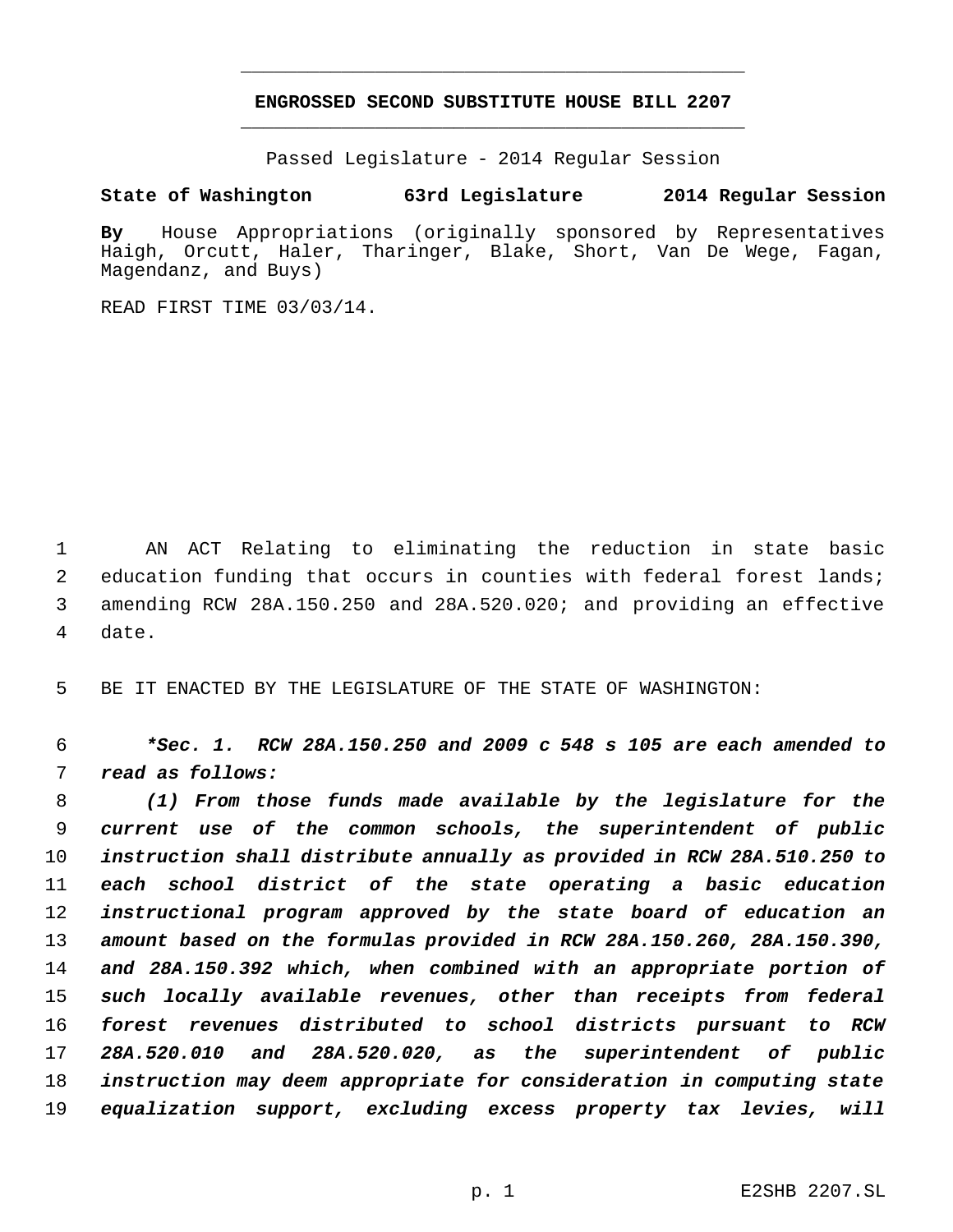*constitute a basic education allocation in dollars for each annual average full-time equivalent student enrolled. However, pursuant to RCW 28A.520.020, the superintendent may not offset basic education allocations with a district's federal forest revenues received under chapter 28A.520 RCW if the school district has a poverty level of at least fifty-seven percent.*

 *(2) The instructional program of basic education shall be considered to be fully funded by those amounts of dollars appropriated by the legislature pursuant to RCW 28A.150.260, 28A.150.390, and 28A.150.392 to fund those program requirements identified in RCW 28A.150.220 in accordance with the formula provided in RCW 28A.150.260 and those amounts of dollars appropriated by the legislature to fund the salary requirements of RCW 28A.150.410.*

 *(3) If a school district's basic education program fails to meet the basic education requirements enumerated in RCW 28A.150.260 and 28A.150.220, the state board of education shall require the superintendent of public instruction to withhold state funds in whole or in part for the basic education allocation until program compliance is assured. However, the state board of education may waive this requirement in the event of substantial lack of classroom space. \*Sec. 1 was vetoed. See message at end of chapter.*

 **Sec. 2.** RCW 28A.520.020 and 2011 c 278 s 1 are each amended to read as follows:

 (1) There shall be a fund known as the federal forest revolving account. The state treasurer, who shall be custodian of the revolving account, shall deposit into the revolving account the funds for each county received by the state in accordance with Title 16, section 500, United States Code. The state treasurer shall distribute these moneys to the counties according to the determined proportional area. The county legislative authority shall expend fifty percent of the money for the benefit of the public roads and other public purposes as authorized by federal statute or public schools of such county and not otherwise. Disbursements by the counties of the remaining fifty percent of the money shall be as authorized by the superintendent of public instruction, or the superintendent's designee, and shall occur in the manner provided in subsection (2) of this section.

 (2) No later than thirty days following receipt of the funds from the federal government, the superintendent of public instruction shall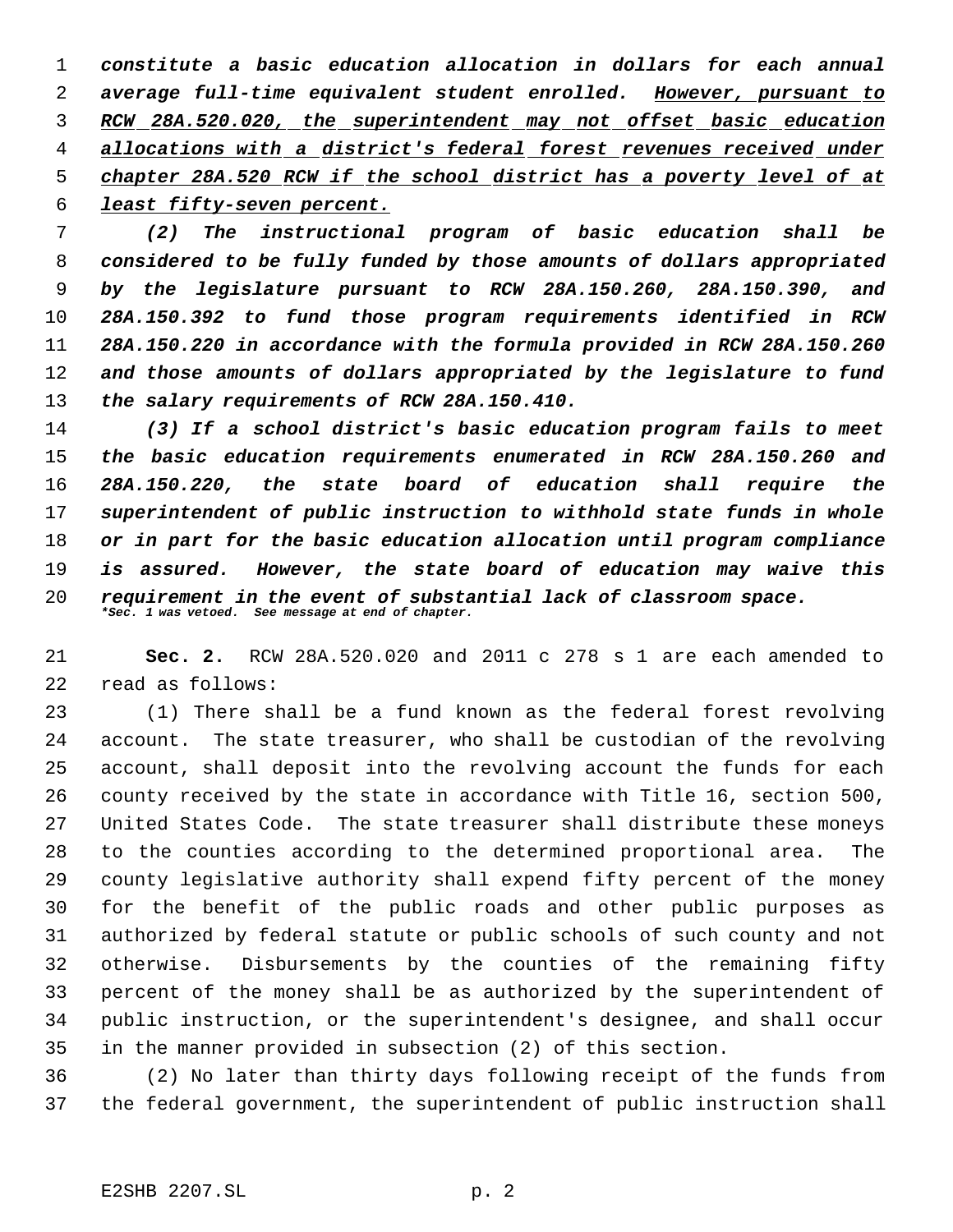apportion moneys distributed to counties for schools to public school districts in the respective counties in proportion to the number of resident full-time equivalent students enrolled in each public school district to the number of resident full-time equivalent students enrolled in public schools in the county. In apportioning these funds, the superintendent of public instruction shall utilize the October enrollment count.

 (3)(a) Except as provided in (b) of this subsection, if the amount received by any public school district pursuant to subsection (2) of this section is less than the basic education allocation to which the district would otherwise be entitled, the superintendent of public instruction shall apportion to the district, in the manner provided by RCW 28A.510.250, an amount which shall be the difference between the amount received pursuant to subsection (2) of this section and the basic education allocation to which the district would otherwise be entitled.

 (b) If a school district has a poverty level of at least fifty- seven percent, the superintendent may not offset that district's basic education allocation by the amount of those federal forest revenues, to 20 the extent that such revenues do not exceed seventy thousand dollars. 21 The superintendent may offset the district's basic education allocations by the portion of the federal forest revenues that exceeds 23 seventy thousand dollars. For purposes of this section, poverty is measured by the percentage of students eligible for free and reduced-25 price lunch in the previous school year.

 (4) All federal forest funds shall be expended in accordance with the requirements of Title 16, section 500, United States Code, as now existing or hereafter amended.

 (5) The definition of resident student for purposes of this section shall be based on rules adopted by the superintendent of public instruction, which shall consider and address the impact of alternative learning experience students on federal forest funds distribution.

# NEW SECTION. **Sec. 3.** This act takes effect September 1, 2014. Passed by the House March 12, 2014. Passed by the Senate March 13, 2014. Approved by the Governor March 31, 2014, with the exception of certain items that were vetoed. Filed in Office of Secretary of State March 31, 2014.

Note: Governor's explanation of partial veto is as follows: